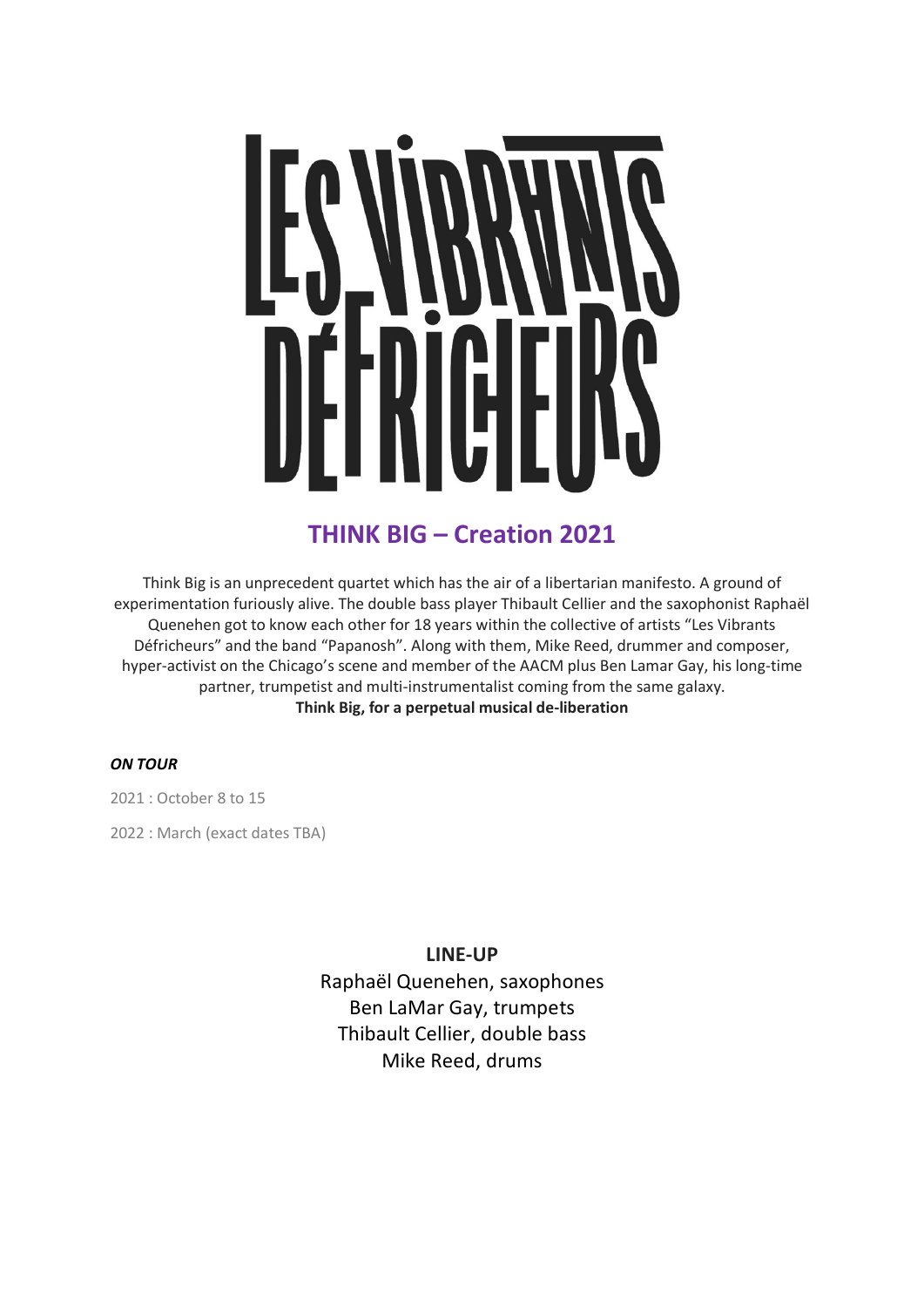

### **Raphaël Quenehen, saxophones**

After two DEM, (National Music Degrees), in Saxophone and Jazz, at the Conservatoire of Rouen, Raphaël Quenehen is selected to study at the CNSM of Paris (National Conservatoire of Paris) where he obtains the Jazz price (cum laude), the Generative Improvisation degree (Best grade) and the Indian music degree (Best grade). At the Conservatoire of Paris, he develops fruitful relationships with musicians of today's French jazz scene: DDJ, collective COAX, Loreleï, Surnatural Orchestra ... Within the collective "The Vibrants Défricheurs", he takes part in many multidisciplinary projects: dance, visual arts and video. He is a member of groups at the crossroads of different musical fields: ''Papanosh'', "Le Gros Bal", ''Petite Vengeance''… He also nourishes collaborations with improvising musicians such as Guillaume Orti, Alexandros Markeas (creation with Quatuor Habanera in 2009), Bernard Combi (duet), Jacques Di Donato (trio Brahma), Kenny Wollesen (duet), Yoann Durant (duet). Raphaël also plays in ''Kumquat and Company Lubat'' with Bernard Lubat. He is a teacher of Music of oral tradition at the CNR (Conservatoire of region) of Rouen and the co-artistic director of the ''MensAlors!'' Festival (France).

#### **Thibault Cellier, double bass**

Thibault studied double bass, classical piano and tuba at the CNR of Rouen (National Conservatoire of Region). He trained with musicians such as C. Tchamitchian, G. Orti, M. Ducret, L. Outside, D. Chevallier, H. Texier, D. Levallet, Magic Malik... He is an active member of the musical collective "Les Vibrants Défricheurs" (Collective of artists in Rouen) and his talent explores different musical forms. Member of "Papanosh" and "Novembre" (JazzMig 2018 laureate), he also plays with various projects: "Compagnie des Musiques à Ouïr" with Denis Charolles, "Fakebooks" with Antonin Hoang and Sylvain Darrifourcq. He performed with Roy Nathanson (Lounge Lizards), Marc Ribot, André Minvielle, Bernard Lubat, Archie Shepp, Théo Ceccaldi, Brad Scott, Guillaume Orti, Fidel Fourneyron among others. Since 2014, Thibault is the artistic co-director of "Mens Alors!" festival (France).